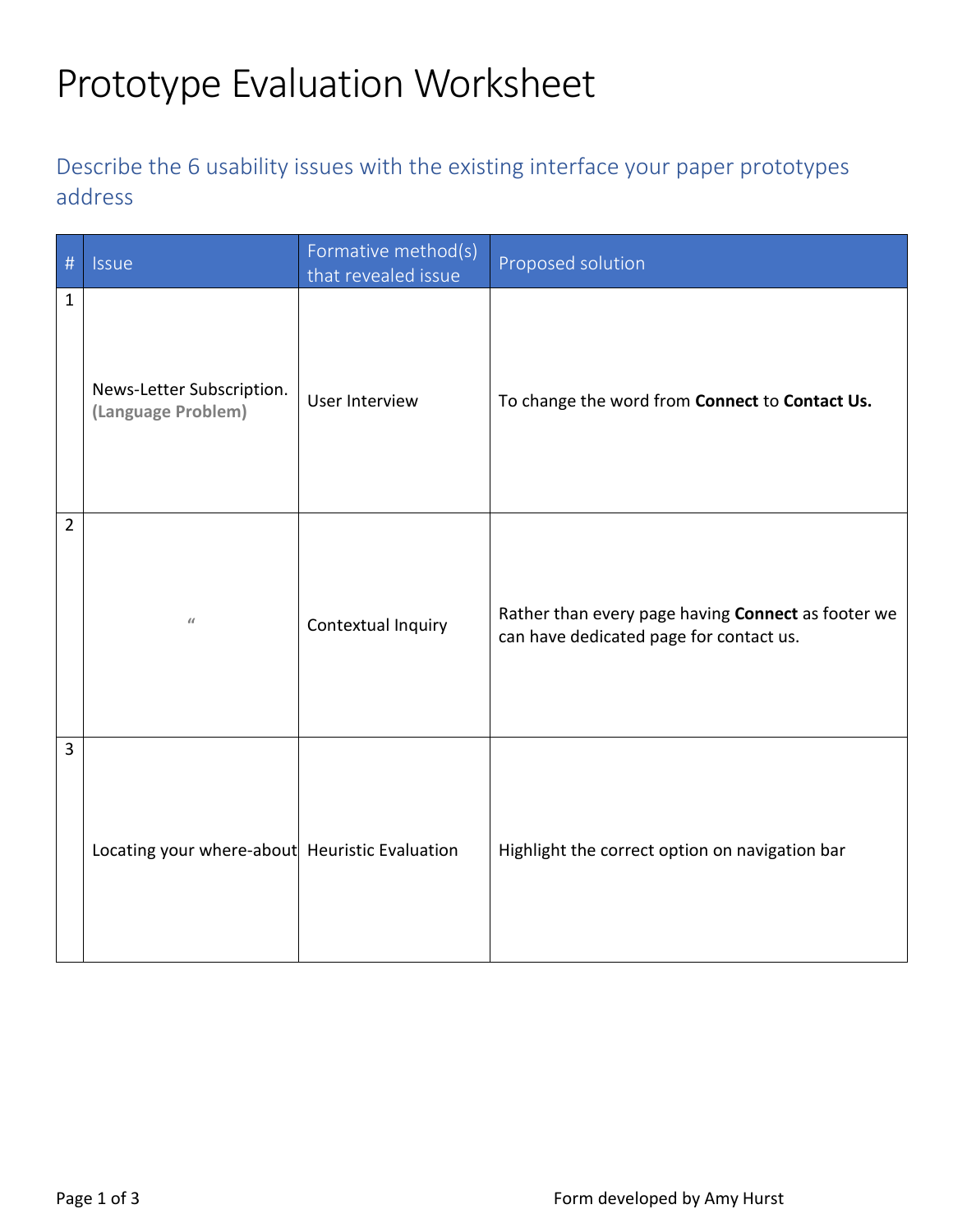| $\overline{\mathbf{4}}$ | $\ell\ell$              | <b>Thinking Aloud</b>       | Each page has to have heading.                  |
|-------------------------|-------------------------|-----------------------------|-------------------------------------------------|
| 5                       | Unorganized information | Contextual Inquiry          | Align the content with Navigation Bar           |
| $6\,$                   | $\ell\ell$              | <b>Heuristic Evaluation</b> | Remove redundant ways to get to single location |